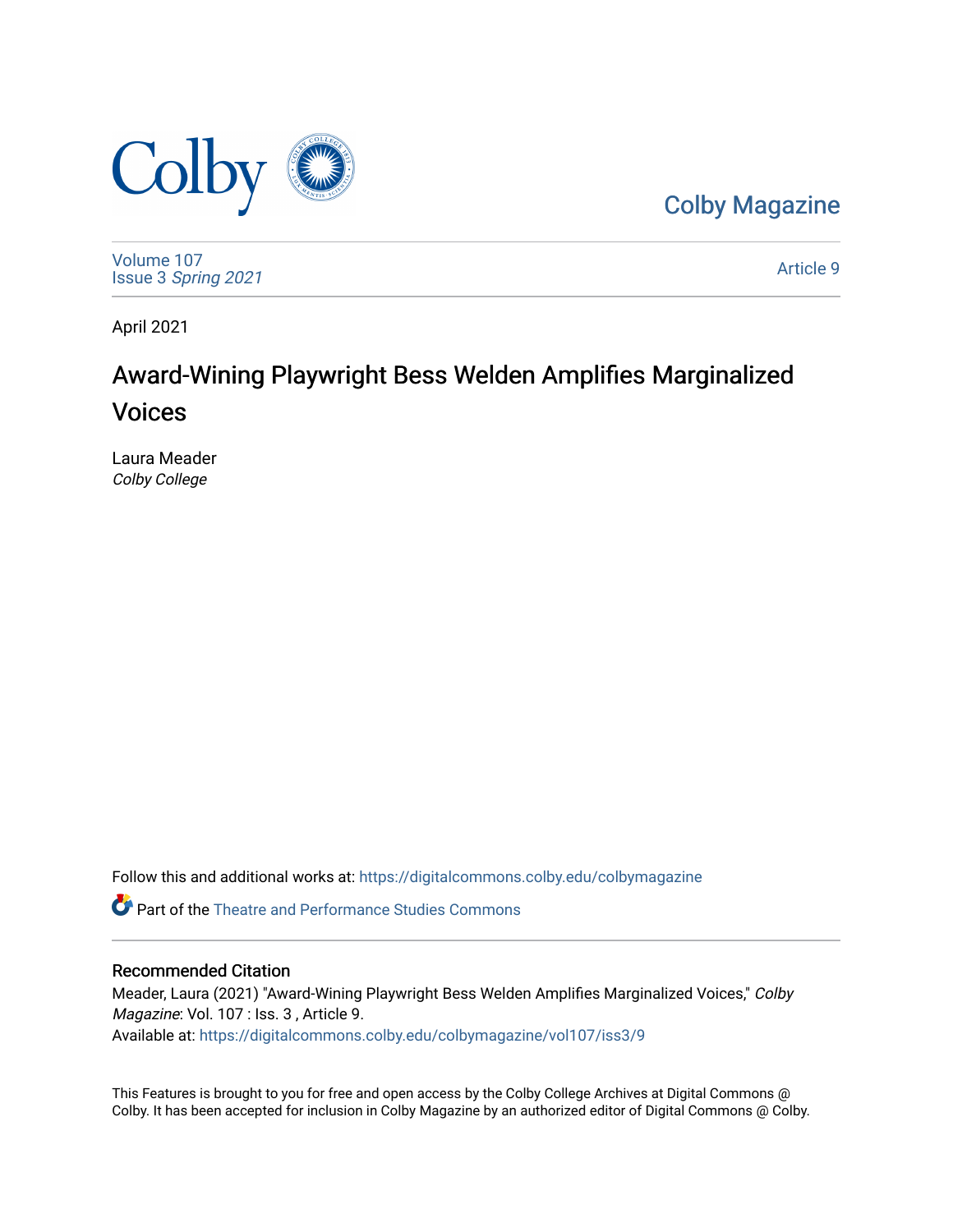

AWARD-WINNING PLAYWRIGHT BESS WELDEN AMPLIFIES MARGINALIZED **VOICES** 

A teaching artist at Colby sees her recent work receive national acclaim

By Laura Meader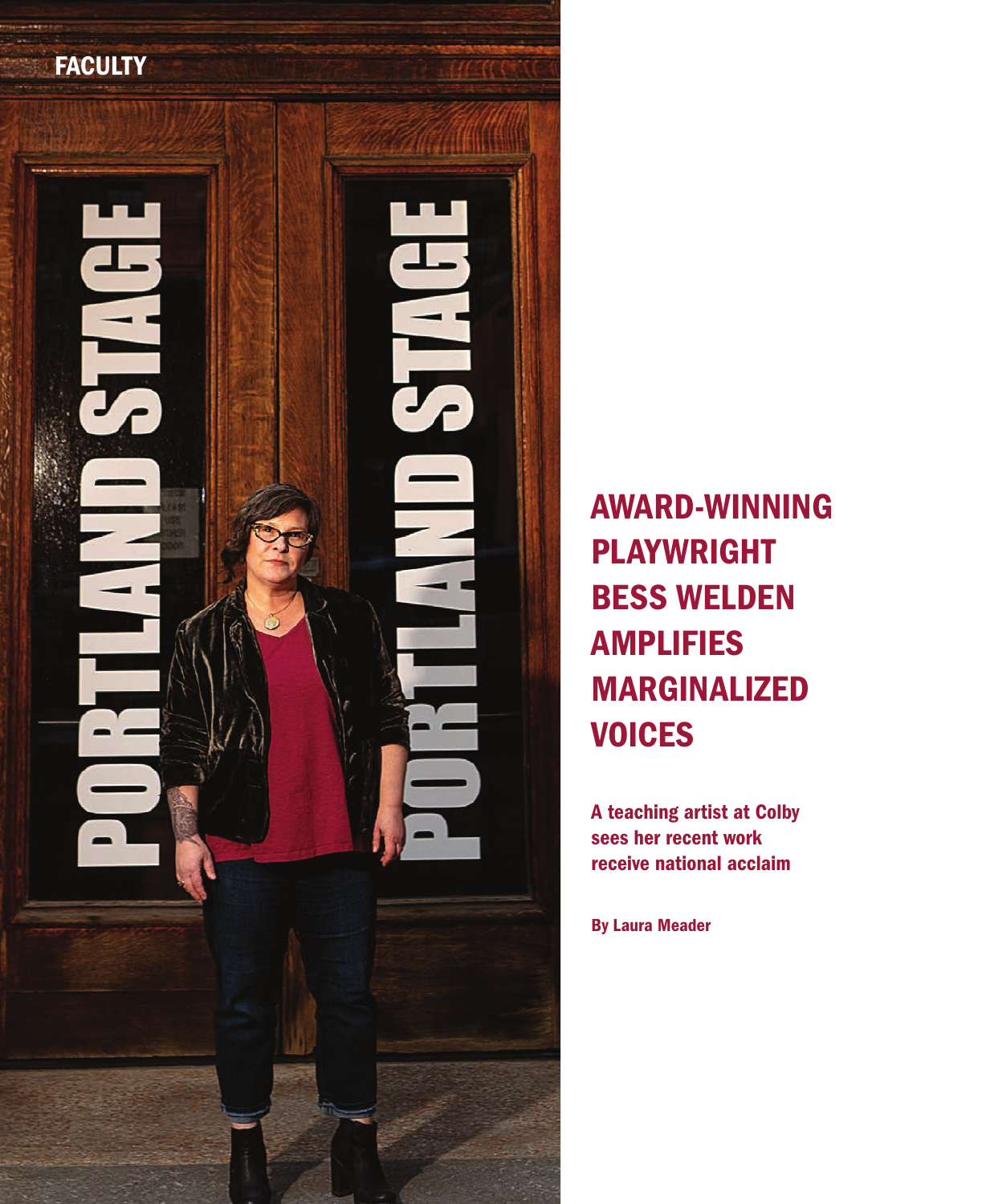FACULTY

As playwright Bess Welden followed stories filed by her sister-in-law, a photojournalist covering the 2015 migrant crisis in Greece, she was captivated by a photo of an unaccompanied minor. She wondered how anyone could keep an emotional distance from a child like this.

Then she wondered: what would happen if you didn't?

Welden, a teaching artist at Colby since 2010, pondered this question, developed it into a script, and birthed the play *Refuge Malja i<sub>3</sub>* $\mu$ <sub>3</sub>, named a finalist for the 2020 National Jewish Playwriting Contest and Tour. The play explores a relationship between a Jewish-American photojournalist and a Syrian refugee, played by a middle schooler who speaks Arabic on stage.

"I'm determined to be part of a movement amplifying not just the voices of women but also other people, people of color, new immigrants," Welden said. "Voices that we don't normally hear."

A play with an Arabic speaker had never before been produced at Portland Stage Company, where *Refuge Malja* had its world premiere in 2018 as part of a Maine statewide initiative called Making Migration Visible, co-organized by Catherine Besteman, Colby's Francis F. Bartlett and Ruth K. Bartlett Professor of Anthropology. The play meshed perfectly with the initiative because of what Bestemen called Welden's nuanced approach to playwriting.

"She's telling a story about refugees, but also about the complicated lives of those people who are either trying to help or document," Bestemen said of *Refuge Malja* i<sub>3</sub><sub>b9</sub>. "To an anthropologist, those stories are really interesting."

They're also interesting to Welden, who thrives on bringing such thoughtprovoking stories to the stage.

"Bess is not afraid to tackle difficult subject matters. She's willing to try different forms, to experiment," said Anita Stewart, executive and artistic

director at Portland Stage, Northern New England's preeminent professional theater and a member of the League of Residence Theaters (LORT).

Stewart's willingness to stage *Refuge Malja* was gold for Welden. "If you get a LORT premiere of your play, for most playwrights that's like a dream," Welden said. "People think the dream is Broadway—but it's not."



I'm determined to be part of a movement amplifying not just the voices of women but also other people, people of color, new immigrants. Voices that we don't normally hear."

> —Bess Welden teaching artist

That's because nonprofit, regional theater explores big ideas and connects strongly with communities, said Welden. It's theater she'll remain tethered to even as her national reputation grows. Another of her plays, *Death Wings*, chronicling the final one hundred minutes of a grandmother's life, was named a Eugene O'Neill Theater Center 2020 New Play Conference semi-finalist.

For 30 years, Welden has been immersed in the theater world, fascinated by it since childhood, when she was Lori Weinblatt from Youngstown, Ohio. She adopted her stage name between undergraduate work at Oberlin College and graduate school at the National Theater Conservatory in Denver. Bess, after her grandmother Beatrice, nicknamed Bess. Welden, after a great uncle, Ben Welden, who played gangsters in Hollywood movies and TV for nearly four decades.

Creating a new identity rooted in her ancestry exemplifies Welden's interest in family histories, which feature prominently in her work. Mothers, for example, are a dominant motif in *Refuge Malja* . In one scene a mother appears in a dream that mystically connects all the characters in the play. This mother is mute. Another mother is absent. Another is ill. Through these characters, Welden explores deep questions like, "Who chooses to be a mother? What does it mean to mother someone?"

As a dramaturge and a feminist, Welden is committed to exploring "women who have a lot of flaws and women who feel complicated and real on stage," she said. She creates complex characters to be embodied primarily by middleaged and older women actors, but also younger ones.

As a young woman herself, Welden dreamt of becoming an actor, "an interpretive artist," she said, "who was going to create characters and bring to life other people's work." In graduate school, however, she was introduced to solo performance, and the "doors of imagination were flung open, … sparking something big inside of me." She created her first solo piece in lieu of a thesis and became intrigued with the process. She persisted, continuing to write and perform her own solo plays, first in New York and then in Maine.

"I was constantly playing around with moments that were more narrative and then moments that were still grounded in dialogue," Welden said. "And what does it mean, as a performer, to be able to in those moments change characters in front of the audience and take on different physicalities and voices and all that kind of stuff."

Over the years, Welden's scripts have expanded to include multiple characters, a growth Stewart has watched unfold during Welden's 16-year tenure as an